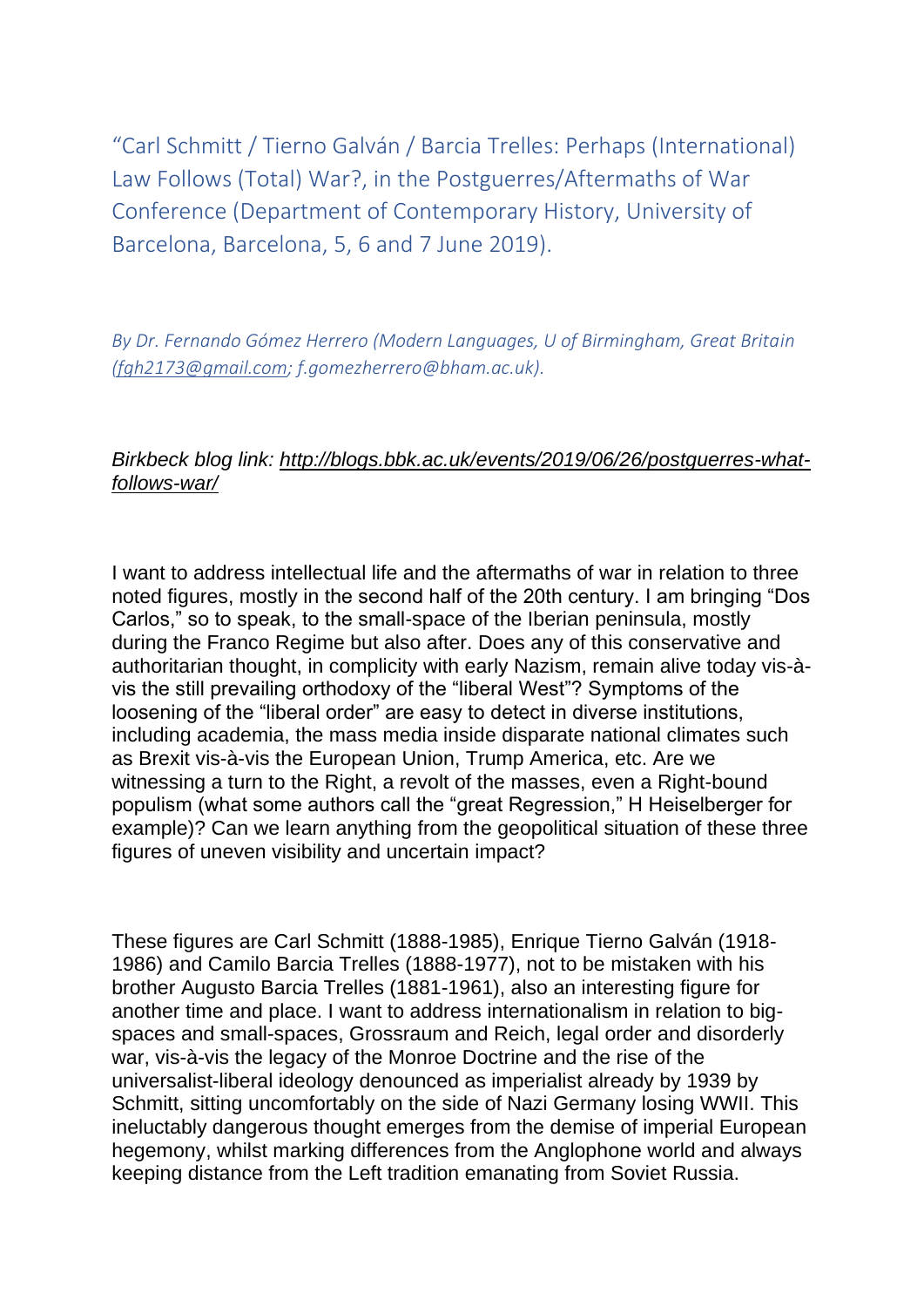Schmitt had plenty of (intellectual) life in him after such defeat finding refuge in the Iberian peninsula for four decades. This paper will develop the significance of such small-space for the historical geopolitics emerging from the middle of the 20th century.

What are we to understand by the ominous sign of "war"? A permanent condition of being? Severe, harrowing test indeed big-time-big-space form of politics? Is there a way out of such politics? Law? Peace? What follows "total war"? Is international law the next chapter of significant difference? Or the first chapter that will be inevitably followed by disorder? What notions of "space" do we see emerging in between 1939 & 1945 and after? Schmitt's spatialization of social energies: still convincing or useful methodology? What is missing? What is not to be touched with a ten-foot pole? What is the Spanish rendering of the alleged German scholar? What are the differences among these three European authors? Who are they turning to, conversing with? Their blind spots? Where is this Europe –and the liberal West with it- going in the 1950s between the two superpowers (U.S. and USSR)? Towards an inevitable debilitation? This presentation will handle some of these burning issues.

Schmitt's are strong words about the obfuscation and the falsification of the original Monroe Doctrine, also about the opportunistic use of messy geography emerging, the thinness of content and the doctrinal incongruence mobilized by the victors of WWI. There is insistence on the extension of the rule of the exception also in international law, that is nonetheless still monopolized by the Anglo Zone and paraded as triumphant narrative in the liberal West. Schmitt speaks of the universalist-imperialist principle of expansion in the Anglo Zone, the Americans picking up the legacy of the British Empire. Yet, international law will fly low in the United Nations in the following decades. There are also eerie sections about the elimination of the minority law in Schmitt, and we all know what that meant. His rejection of the ideals of assimilation, absorption and melting pots is blunt (it is important to remember contemporaneous Latin American thought experiments about "cosmic race" (Vasconcelos) and "transculturation" (F. Ortiz)). How did the Spaniards receive this profoundly uncomfortable thought in the 1950s and beyond?

It turned out that "Don Carlos" found refuge and community, circulation and outlet, even admiration in the Iberian peninsula, particularly Spain, in the final four decades of his long life. His daughter Anima Schmitt de Otero, who settled down in Franco Spain, acting as translator, representative and connector with several authorities and colleagues in legal and international studies. The Instituto de Estudios Políticos, Madrid gave him accolades.